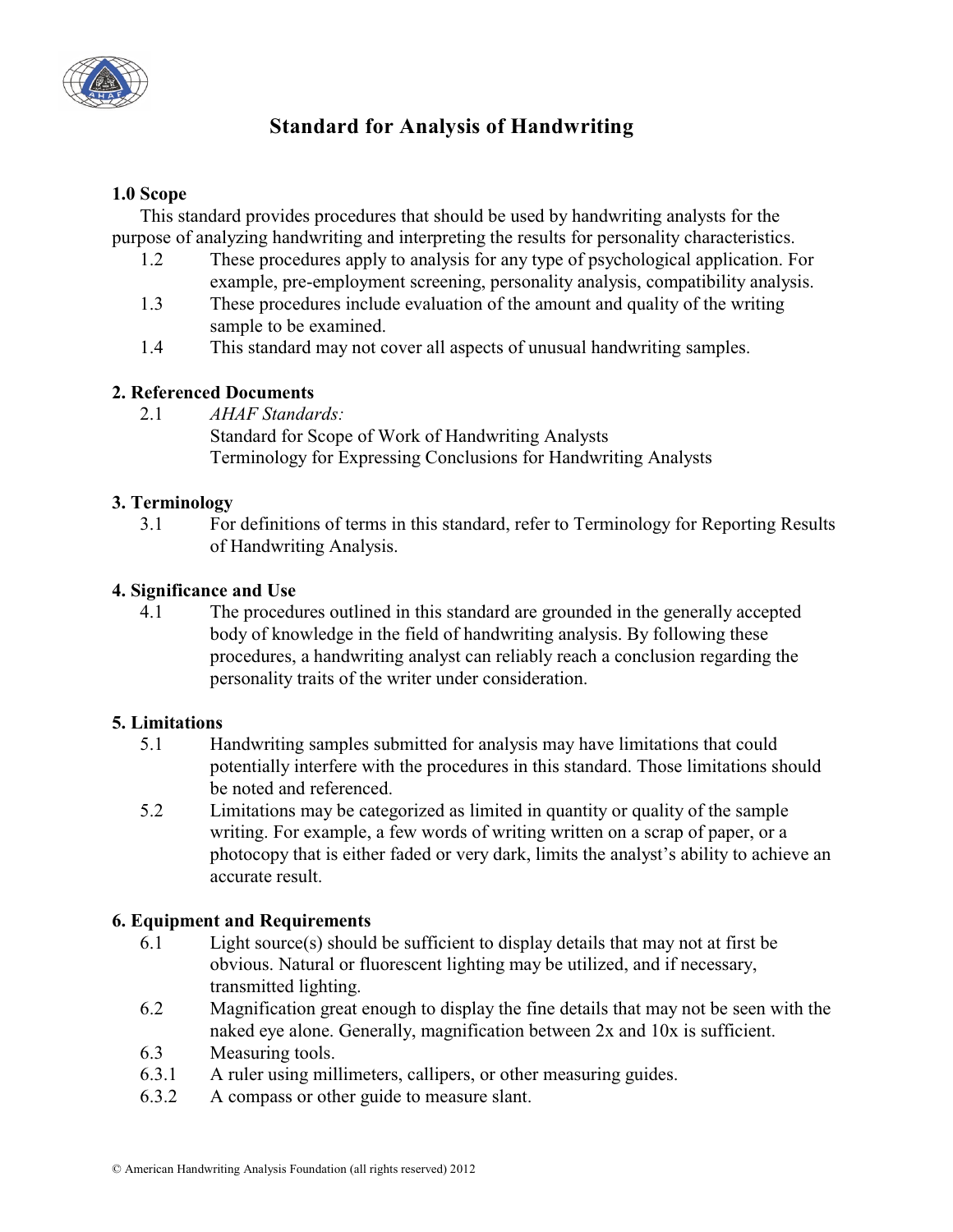### **7. Procedures**

- 7.1 The following procedures need not be performed in the order given.
- 7.2 First determine whether the materials are sufficient in quantity and quality to provide a professional opinion regarding the handwriting.
- 7.2.1 *Style of writing—*if more than one writing style is submitted, group similar styles together. For example, if some of the sample is printed and some is cursive.
- 7.2.1 If writing done over a period of years is submitted, group the samples according to date of execution.
- 7.3 Evaluate the writing space for the following:
- 7.3.1 *Organization—*Determine how well the writing is organized on the page. Determine whether there is sufficient white space on the paper. (i.e., are the margins balanced, is there sufficient space between letters, words, lines? Or does the page look crowded?)
- 7.3.2 *Margins—*are the margins balanced all around, or is one or more margin to broad or too narrow?
- 7.3.3 *Spacing—*is there appropriate space between letters, words, lines?
- 7.4 Evaluate the writing form for the following:
- 7.4.1 *Style—*Determine the overall writing style (e.g., copybook, simplified, elaborate, printed, etc.)
- 7.4.2 *Naturalness—*Does the writing appear to flow naturally, or is it carefully drawn?
- 7.4.3 *Simplification—*Determine whether the writing contains simplifications and if so, where they appear.
- 7.4.4 *Originality—*Determine the degree of originality (i.e., type and degree of departures from copybook style).
- 7.4.5 *Copybook writing—*If the writing is generally copybook style, how closely does it conform to copybook?
- 7.4.6 *Persona—*If the writing is carefully drawn, does it fall under the category of *"persona writing?*"
- 7.5 *Initial and final strokes—*Determine degree to which initial and final strokes appear and their type.
- 7.5.1 Determine whether the overall writing style is more linear or more curved or a balance of both forms.
- 7.5.2 Determine the degree and balance of garland/arcade/angle/thread forms.
- 7.5 Evaluate the writing movement:
- 7.5.1 *Rhythm—*Determine the proportion of contraction/release.
- 7.5.2 *Size—*Determine the overall size of the writing: small, medium, large.
- 7.6 *Zones*—Determine zonal proportions and balance.
- 7.6.1 *Pressure—*Determine primary and secondary pressure.
- 7.6.2 *Primary Pressure—*Check the depth component.
- 7.7 *Secondary Pressure—*Check upstrokes and downstrokes for light/dark pattern.
- 7.8 *Speed—*Determine overall speed.
- 7.9 *Slant—*Measure degree of slant.
- 7.10 *Baseline—*Measure baseline alignment and consistency.
- 8.0 *Personal Pronoun I—*Check the PPI for size, space, and form.
- 9.0 *Signature—*Check the signature for congruence to the balance of the text. Check form, size, placement, embellishments.